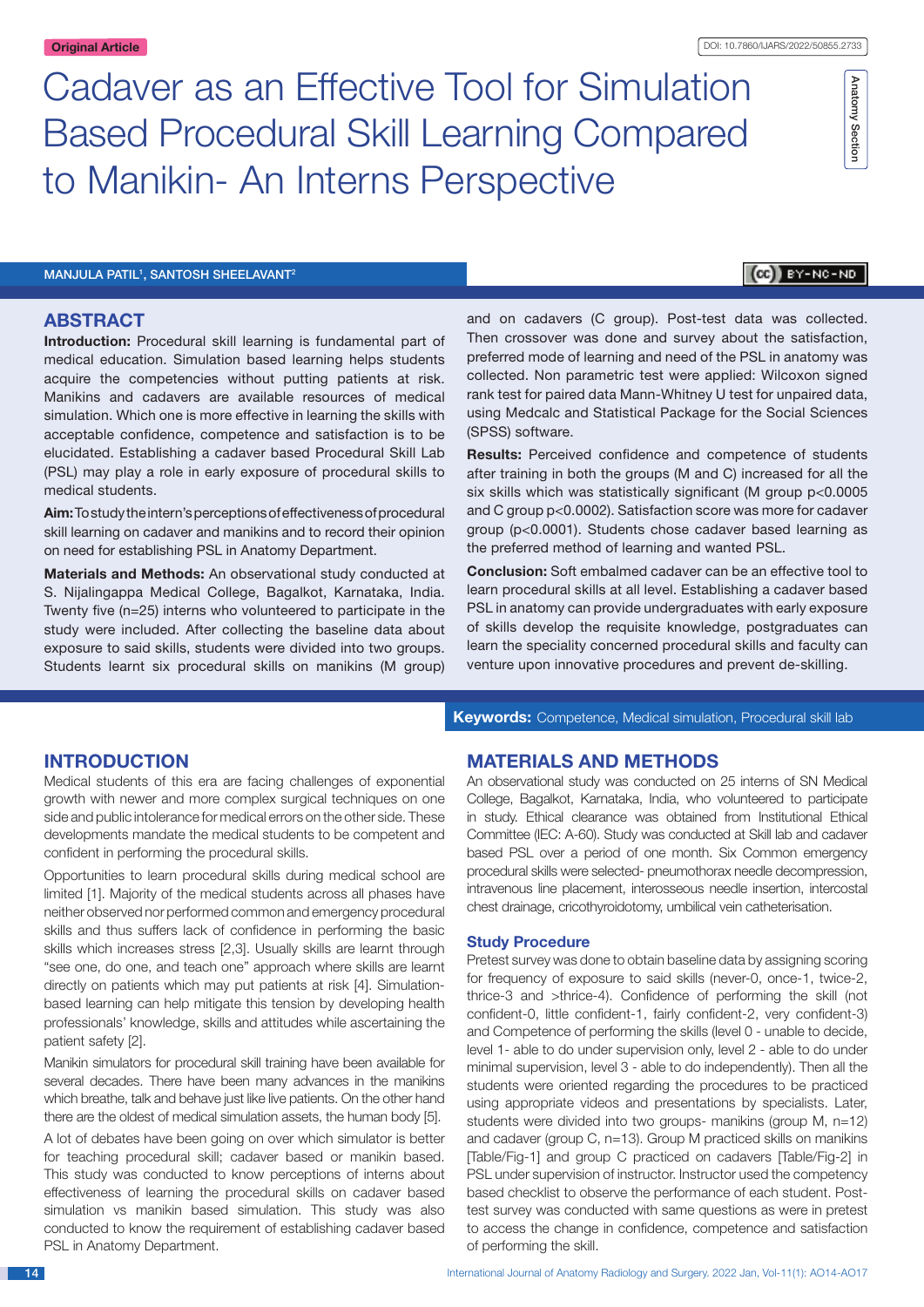Then crossover of groups was done to learn the skills on the next day with same checklist. A survey which contained a satisfaction rating for two methods of learning the skills using 5 point scale (scoring: 1-very unsatisfied, 2- unsatisfied, 3- neutral, 4- satisfied, 5- very satisfied) and also opinion on preferred method of learning skill and requirement of PSL were collected.



**[Table/Fig-1]:** Students performing skills on manikins: a) Interosseous needle insertion technique on manikins; b) Cricothyroidotomy technique performed on manikins; c) Intercostal chest tube drainage technique performed on manikins.



sertion technique on cadavers; b) Cricothyroidotomy technique on cadavers; c) Intercostal chest tube drainage technique on cadavers

# **STATISTICAL ANALYSIS**

Non parametric test were applied, Wilcoxon signed rank test to evaluate the change in confidence and competence in performing the skills within the group (paired data) and Mann-Whitney U test for comparison between groups (unpaired data) and level of significance p<0.005. Medcalc and SPSS software version 19.0 (Statistical Package for Social Sciences, IBM, SPSS Statistics, USA) were used for data analysis.

# **RESULTS**

A baseline survey about exposure to emergency procedural skill was collected at first (all the students had gotten exposure to the i.v technique). It is evident from [Table/Fig-3], that, all 25 (100%) interns got exposed to i.v. needle insertion technique in varying frequencies (once- 16%, twice- 16%, thrice- 20% and more than thrice 48%), but when it came to other skills like, Pneumothorax Needle thoracostomy (NP)- 80% (n=20), Intercostal Chest Drainage (ICD) technique- 64% (n=16), Inter-osseous (IO) needle insertion- 76% (n=19), (Cric-thy) 76% (n=19) and Umbilical Vein Catheterisation (UVC)- 56% (n=14), the interns had never seen these technique. Though these skills are emergency procedural skills which have the greatest impact on patient outcome, interns did not get an opportunity to learn these skills.



From [Table/Fig-4], it's clear that, after training on manikins, the perceived confidence level of students to perform the skill were increased which was statistically significant (p<0.0005 for all, except p<0.0010 for UVC) for all the procedures.

The students who learned skill on cadaver also showed significant increase in the confidence level (p=0.0002, except 0.0039 for i.v) of performing the skills [Table/Fig-5].

| <b>Skills</b> | <b>Pretest score</b><br>Median (IQ range) | Post-test score<br>Median (IQ range) | p-value |
|---------------|-------------------------------------------|--------------------------------------|---------|
| <b>NP</b>     | $1(1-1)$                                  | $2(2-3)$                             | 0.0005  |
| ICD           | $0(0-0.5)$                                | $2(2-2)$                             | 0.0005  |
| Cric-thy      | $0(0-0)$                                  | $2(2-3)$                             | 0.0005  |
| IO insertion  | $0.5(0-1)$                                | $2(2-2.5)$                           | 0.0005  |
| IV placement  | $2(2-2)$                                  | $3(3-3)$                             | 0.0005  |
| <b>UVC</b>    | $0(0-1)$                                  | $2(2-2.5)$                           | 0.0010  |

**[Table/Fig-4]:** Comparison of pretest and post-test scores with respect to perceived confidence in performing the procedural skill among manikin group (M group). \*Wilcoxen Signed Rank Test was applied

| <b>Skills</b> | <b>Pretest score</b><br>Median (IQ range) | Post-test score<br>Median (IQ range) | p-value |
|---------------|-------------------------------------------|--------------------------------------|---------|
| <b>NP</b>     | $1(0.75-1.00)$                            | $3(2-3)$                             | 0.0002  |
| <b>ICD</b>    | $0(0-.25)$                                | $3(2-3)$                             | 0.0002  |
| Cric-thy      | $0(0-0)$                                  | $3(2-3)$                             | 0.0002  |
| IO insertion  | $0(0-1)$                                  | $3(2-3)$                             | 0.0002  |
| IV placement  | $2(2-3)$                                  | $3(2-3)$                             | 0.0039  |
| <b>UVC</b>    | 1 (0-1)                                   | $3(2-3)$                             | 0.0002  |

**[Table/Fig-5]:** Comparison of pretest and post-test scores with respect to perceived confidence in performing the procedural skill among Cadaver group (C group). wilcoxen Signed Rank Test was applied

Post-test score when compared between the groups, it was found that except UVC (p<0.0002) other skills does not show statistically significant difference in perceived confidence level of students [Table/Fig-6]. It is clear that, perceived confidence of performing procedural skill increased when they learnt skills in simulated environment irrespective of simulator being cadaver or manikin.

From [Table/Fig-7], it is evident that, except for UVC (p=0.0002), rest all the skills did not show statistically significant difference in perceived competence between two groups. This means, the perceived competence was also increased when skills were practiced in simulated environment irrespective of simulator being used.

[Table/Fig-8] shows that the participants felt more satisfied when they learnt procedural skills on cadaver than on manikin and this difference was statistically significant (p<0.0001).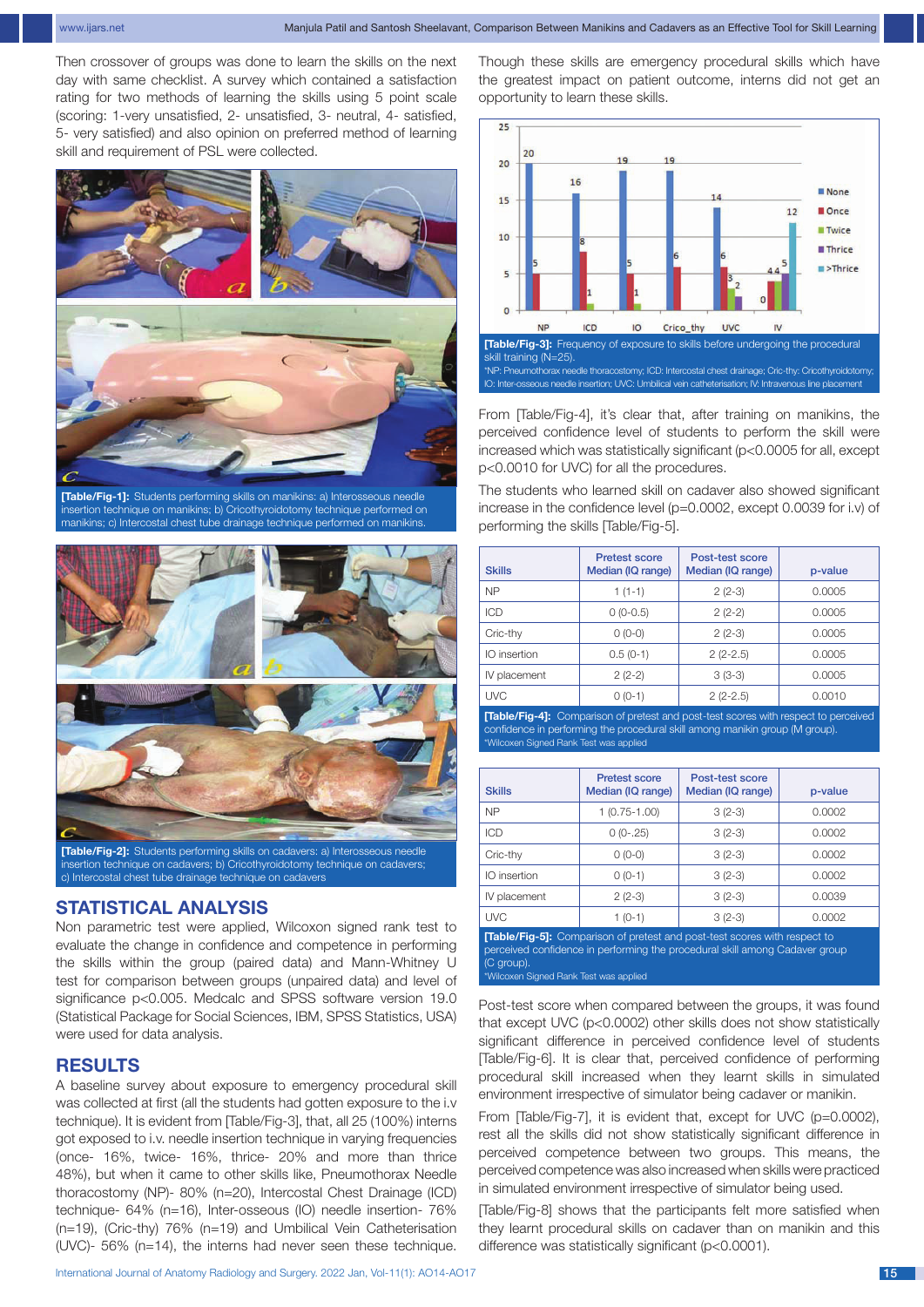| <b>Skills</b> | Post-test score<br>Median (IQ range)<br><b>Manikin group</b> | Post-test score<br>Median (IQ range)<br><b>Cadaver group</b> | Mann<br>Whitney<br>U | p-value |
|---------------|--------------------------------------------------------------|--------------------------------------------------------------|----------------------|---------|
| <b>NP</b>     | $3(3-3.82)$                                                  | $4(3-4)$                                                     | 55.5%                | 0.1655  |
| ICD           | $3(3-3)$                                                     | $3(3-4)$                                                     | 76%                  | 0.89    |
| Cric-thy      | $3(3-3.5)$                                                   | $3(3-3.5)$                                                   | 61.5%                | 0.30    |
| IO insertion  | $4(3-4)$                                                     | $3(3-4)$                                                     | 62.5%                | 0.35    |
| IV placement  | $4(4-4)$                                                     | $4(4-4)$                                                     | 78%                  | 1.00    |
| <b>UVC</b>    | $2(2-3)$                                                     | $4(3.75-4)$                                                  | 12.5%                | 0.0002  |

**[Table/Fig-6]:** Comparison of Post-test score of confidence gained between -<br>manikin and cadaver group in performing the skills \*Mann Whitney U test applied to know the difference between the groups



**[Table/Fig-7]:** Comparison of perceived competence level of students between two groups after training in procedural skills.

| <b>Variables</b>                                                                                                           | Median (Inter quartile range) | <b>Mann Whitney U</b> | p-value  |  |
|----------------------------------------------------------------------------------------------------------------------------|-------------------------------|-----------------------|----------|--|
| Cadaver                                                                                                                    | $5(5-5)$                      |                       |          |  |
| Manikin                                                                                                                    | $3(3-3.5)$                    | 1.5                   | < 0.0001 |  |
| <b>[Table/Fig-8]:</b> Survey on satisfaction of performing skills between the groups.<br>(Mann-Whitney U test was applied) |                               |                       |          |  |

It is evident from [Table/Fig-9] that, 98% students rated cadaver as preferred simulator for learning procedural skills and rated to have 100% structural fidelity and 95% functional fidelity which was rated less in manikins.

| <b>Particulars</b>                                                                   | <b>Manikin</b> | Cadaver |  |
|--------------------------------------------------------------------------------------|----------------|---------|--|
| Structural fidelity                                                                  | 90%            | 100%    |  |
| Functional fidelity                                                                  | 60%            | 95%     |  |
| Preferred method of learning                                                         | 02%            | 98%     |  |
| <b>[Table/Fig-9]:</b> Survey on fidelity and preferred method of learning of skills. |                |         |  |

## **DISCUSSION**

According to Swayer T et al., procedures are integral part of the medical profession. Acquiring competency in procedural skills is a fundamental goal of medical education [6]. Procedural skills like needle thoracostomy, Intercostal chest drainage, Cricothyoidotomy, Inter-osseous needle insertion, Umbilical vein catheteriation are emergency life skills which have profound impact on patient outcome. In our study, majority of the study participants never got to do these procedures. This may be due the reason that, training medical students in procedural skills at clinical setting is not always possible as patients want the most expert clinician to perform the procedure, not a medical student or an intern [7]. Also, there is pressure of high standard of medical service, improvement in quality of healthcare services rendered and reduced training duration for medical students and all these add limited opportunities to learn the skills [8].

As one cannot master the skills while treating patients, simulation based training helps to overcome this problem as one acquires knowledge, skills and attitudes by practicing on simulators before actually doing on patients. Thus simulators developed should have reliability and validity and they should simulate one's performance in the operating room setting [9]. So, one has to develop simulation based mastery over the skills to able to become competent. Competency-based assessment using medical simulation plays a key role in simulation as a patient safety modality [2,10]. In 2015, Sawyer T et al., published a competency-based pedagogic follow-up framework—learn, see, practice, prove, do, and maintain. The "prove" step includes Simulation-Based Mastery Learning (SBML) [6].

Now that we have enough data to suggest that simulation-based mastery of skills is superior to non mastery instruction [11], one needs to look for medical simulators which have validity and fidelity. For CBME, simulation validity is of prime importance as we assess milestone progression (construct validity) and ultimately certify the learner as competent to perform their clinical activities independently (predictive validity) [9]. Fidelity is "the extent to which the appearance and behaviour of the simulator/simulation matches the appearance and behaviour of the simulated system or task [12]. Fidelity can be either physical (structural, engineering), fidelity describing appearance and functional (psychological) fidelity which reflects the behaviour of the simulator or simulation [12-14]. Two important medical simulators are manikins based and cadaver based.

Manikins are not new in the field of simulation. In the current times, high fidelity dynamically responsive manikins are available which behave just like humans [5]. But many authors have observed that manikins though they have physical fidelity, lack functional fidelity [15,16].

Ever since Thiel W proposed Thiels' embalming fluid, which produced clinical cadavers (soft embalmed cadavers which retain the natural colour, tissue architecture and flexibility) there has been much research happening in the soft embalming fluid preparation and technique of embalming to produce cadavers suitable to practice procedural skills [16]. These soft embalmed cadavers are life-like and retain near life-like appearance. They are called as clinical cadavers [5]. On the other hand, cadavers can be frozen and used after thawing whenever it's needed. Baltimore and Halifax [5], used newly deceased, previously frozen, and soft-preserved cadavers for performing many high-acuity procedures and found that these cadavers have high physical and functional fidelity.

In our study, we found that students who learned skills on manikins and cadavers showed statistically significant perceived confidence and competence. (M group p<0.0005, C group p<0.0002) But, students were more satisfied after performing the skills on cadavers (p<0.0001) than on manikins. Students also rated cadavers to have more structural and functional fidelity when compared to manikin. While 98% of students rated cadavers as the most preferred simulator for learning procedural skills.

Similar findings were reported by, Kovacs G et al., [5]. Author stated that, most cricothyrotomy training manikin models, while anatomically correct, fail to reproduce the significant lateral mobility of the larynx within the neck in an apnoeic patient (and clinical cadavers). Stabilising this mobility is very critical and failure to do this results in failure in accessing the cricothyroid space in a rescue "can't intubate, can't oxygenate" scenario. Thus, cadavers were reported to be superior in training of cricothyroidotomy skill. In a study conducted by Takayesu JK et al., observed that, improvement in comfort level for cricothyrotomy and tube thoracostomy procedure was more and statistically significant for cadaver trained group (p<0.0001) than for manikin trained group [15]. Students also reported more fidelity. Authors concluded by stating that, cadaverbased training provides superior landmark and tissue fidelity compared to simulation training. Similar findings for endotracheal intubation were reported by Pedigo R et al., [17].

It is observed in manikins when trying to raise the bar of functional fidelity to match that of cadaver, it resulted in technologically very complex and very expensive models. While these high-tech, expensive manikins may talk, blink, and accommodate various procedures, these fully loaded models were often not realistic and